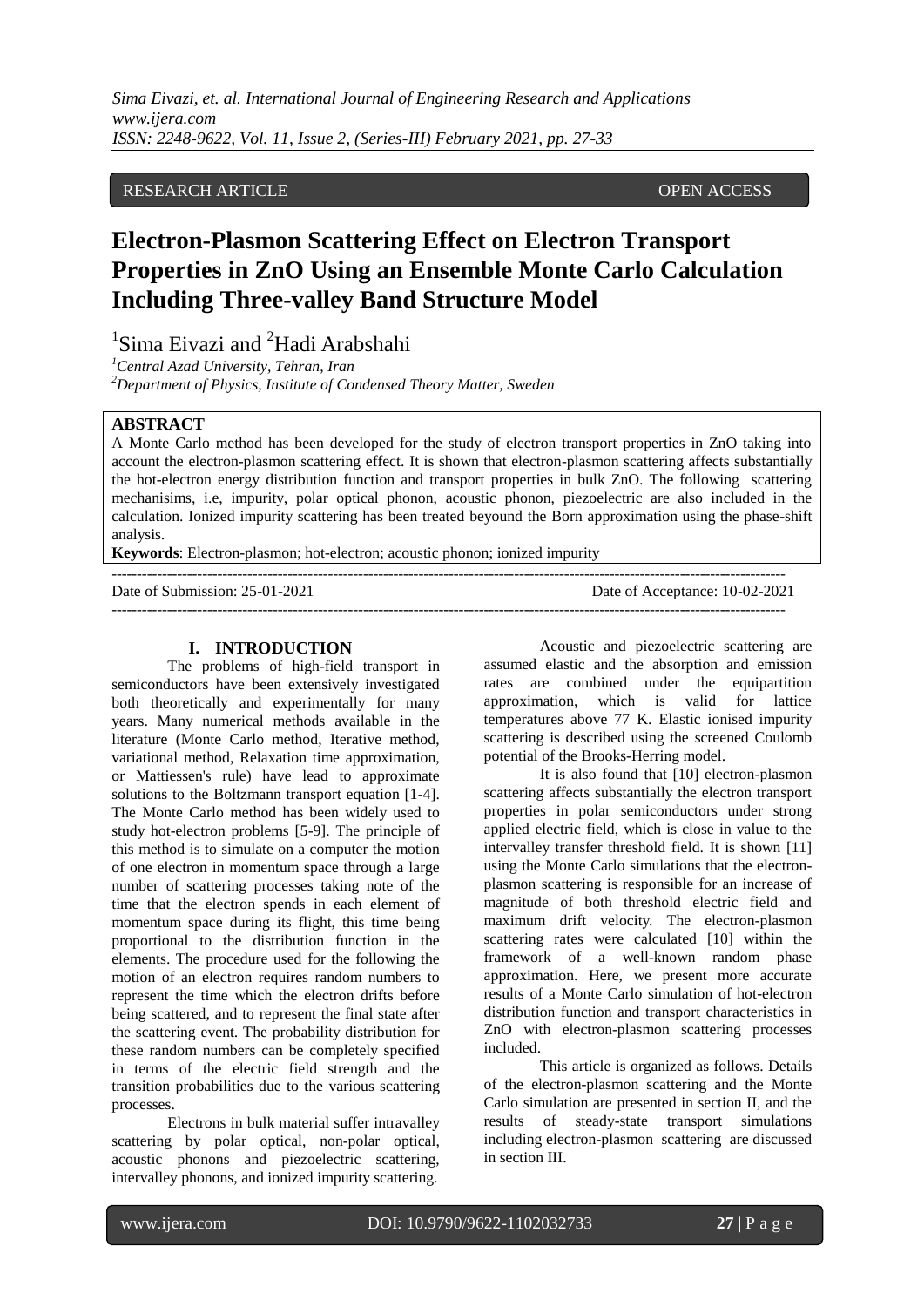# **II. MODEL DETAILS AND ELECTRON SCATTERING**

Electronic transport in ZnO material under high applied electric field is studied using the ensemble Monte Carlo simulation. The band structure of the material under study is approximated with an analytical formulation using non-parabolic spherical valleys. Though usage of an analytical band structure is questionable at high applied electric field strengths wherein impact ionization can occure, we adopt its usage here for the following reasons. First, due to the large number of compositions examined, it is too computationally expensive to utilize full band models with their concomitant numerically derived scattering mechanisms. Second, we have found that the analytical model well reflects the low field dynamics critical for assessing the carrier mobility. Since we restrict our work here only to high field phenomena, an analytical band structure is satisfactory.

The familiar three-valley  $\Gamma$ -*U-K* approximation of the first conduction band has been used for the wurtzite crystal structure of ZnO.

Band edge energies, effective masses and non-parabolicities are derived from empirical pseudopotential calculations.

We assume that all donors are ionized and that the free-electron concentration is equal to the dopant concentration. For each simulation, the motion of ten thousand electron particles are examined, the temperature being set to 300 K, and the doping concentration being set to  $10^{22}$  m<sup>-3</sup>. In the case of the ellipsoidal, non-parabolic conduction valley model, the usual Herring-Vogt transformation matrices are used to map carrier momenta into spherical valleys when particles are drifted or scattered. Electrons in bulk material suffer intravalley scattering by polar optical,

non-polar optical and acoustic phonons scattering, intervalley phonons, ionized impurity and electron-plasmon scattering. Acoustic scattering is assumed elastic and the absorption and emission rates are combined under the equipartition approximation, which is valid for lattice temperatures above 77 K. Elastic ionized impurity scattering is described using the screened Coulomb potential of the Brooks-Herring model. Band edge energies, effective masses and non-parabolicities are derived from empirical pseudopotential calculations. In the following section different scattering mechanisms will be discussed.

# *2.1 Deformation potential scattering*

The acoustic modes modulate the inter atomic spacing. Consequently, the position of the conduction and valence band edges and the energy band gap will vary with position because of the sensitivity of the band structure to the lattice spacing. The energy change of a band edge due to this mechanism is defined by a deformation potential and the resultant scattering of carriers is called deformation potential scattering. The energy range involved in the case of scattering by acoustic phonons is from zero to  $2\hbar v k$ , where v is the velocity of sound, since momentum conservation restricts the change of phonon wavevector to between zero and  $2k$ , where k is the electron wavevector. Typically, the average value of k is of the order of  $10^7$  cm<sup>-1</sup> and the velocity of sound in the medium is of the order of  $10^5$  cms<sup>-1</sup>. Hence,  $2\hbar v k \sim 1$  meV, which is small compared to the thermal energy at room temperature. Therefore, the deformation potential scattering by acoustic modes can be considered as an elastic process except at very low temperature. The deformation potential scattering rate with either phonon emission or absorption for an electron of energy *E* in a nonparabolic band is given by Fermi's golden rule as [6- 7]

$$
R_{de}(k) = \frac{\sqrt{2}D_{ac}^{2}(m_{t}^{*2}m_{l}^{*})^{1/2}K_{B}T}{\pi \rho v^{2}h^{4}} \frac{\sqrt{E(1+\alpha E)}}{(1+2\alpha E)} \Big[ (1+\alpha E)^{2} + 1/3(\alpha E)^{2} \Big]
$$

$$
(1)
$$

where  $D_{ac}$  is the acoustic deformation potential,  $\rho$  is the

material density and  $\alpha$  is the non-parabolicity coefficient. The formula clearly shows that the acoustic scattering increases with temperature.

# *2.2 Piezoelectric scattering*

The second type of electron scattering by acoustic modes occurs when the displacements of the atoms create an electric field through the piezoelectric effect. This can occur in the compound semiconductors such as the III-V and II-VI materials including ZnO, which in fact has a relatively large piezoelectric constant. The piezoelectric scattering rate for an electron of energy *E* in an isotropic, parabolic band has been discussed by Ridley [12] who included the modification of the Coulomb potential due to free carrier screening. The screened Coulomb potential is written as

$$
V(r) = \frac{e^2}{4\pi\varepsilon_0\varepsilon_s} \frac{\exp(-q_0r)}{r}
$$
 (2)

where  $\varepsilon$ <sub>s</sub> is the relative dielectric constant of the material and  $q_0$  is the inverse screening length, which under non-degenerate conditions is given by

$$
q_0^2 = \frac{ne^2}{\varepsilon_0 \varepsilon_s K_B T}
$$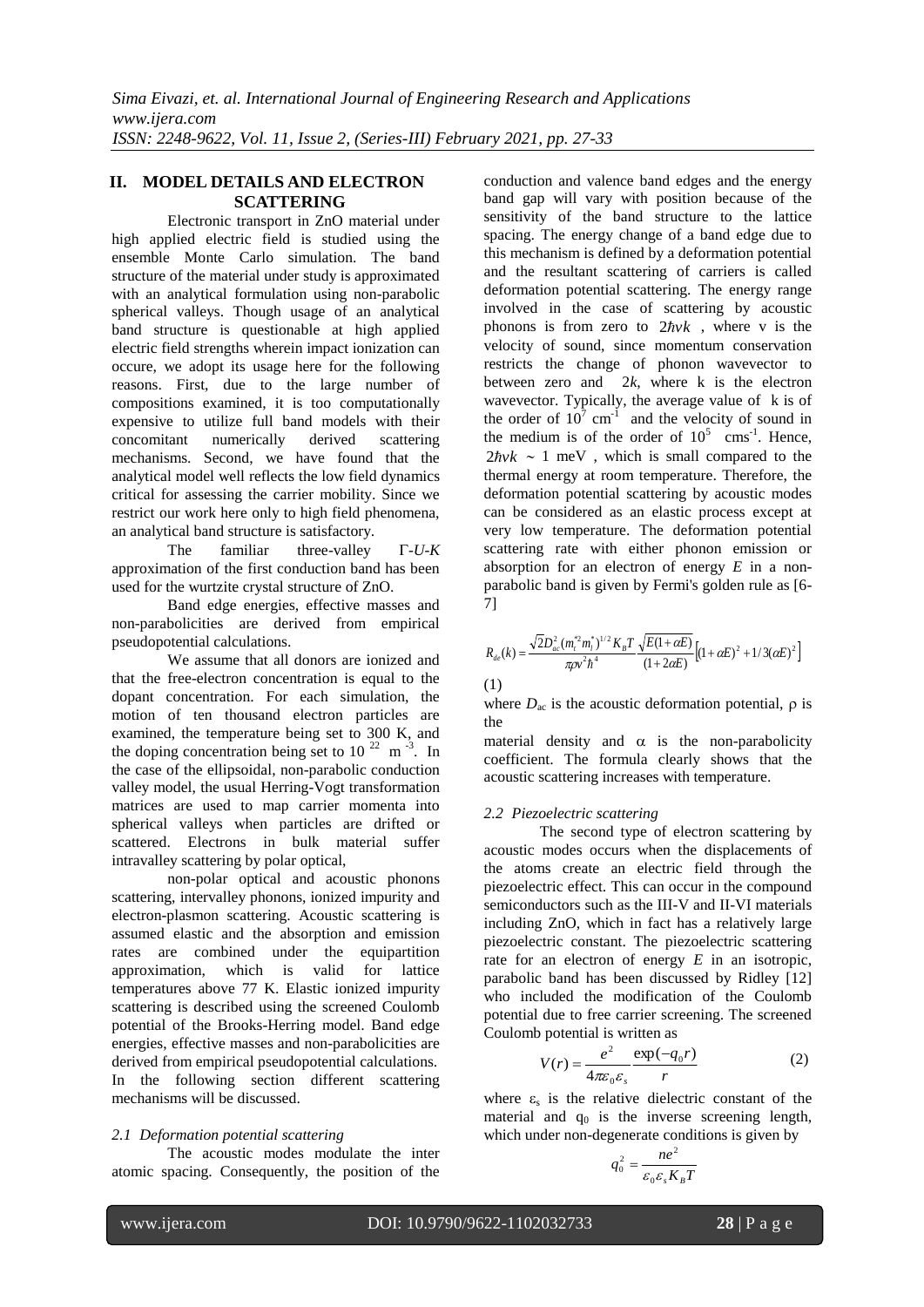*ISSN: 2248-9622, Vol. 11, Issue 2, (Series-III) February 2021, pp. 27-33*

(3)

where *n* is the electron density. The expression for the scattering rate of an electron in a non-parabolic band structure retaining only the important terms can be written as [6-7]

$$
R_{pz}(k) = \frac{\sqrt{m^*}e^2K_{av}^2K_B T}{4\sqrt{2}\pi\hbar^2\varepsilon_0\varepsilon_s} \gamma^{-1/2}(E)(1+2\alpha E)^2 \times
$$
  
\n
$$
\left[\ln(1+\frac{8m^* \gamma(E)}{\hbar^2 q_0^2} - \frac{1}{1+\hbar^2 q_0^2/8m^* \gamma(E)} + \left(\frac{\sqrt{2}\alpha E}{1+2\alpha E}\right)^2\right]
$$
  
\n(4)

where  $K_{av}$  is the dimensionless so called average electromechanical coupling constant.

### *2.3 Polar optical phonon scattering*

The dipolar electric field arising from the opposite displacement of the negatively and positively charged atoms provides a coupling between the electrons and the lattice which results in electron scattering. This type of scattering is called polar optical phonon scattering and at room temperature is generally the most important scattering mechanism for electrons in III-V semiconductors, and this is also the case in ZnO despite the fact that the optical phonon energy is particularly high at  $\sim$  93 meV which suppresses the phonon population and also electrons must reach that energy before phonon emission is possible. The scattering rate due to this process for an electron of energy  $E$  in an isotropic, non-parabolic band is  $[6-7]$ 

$$
R_{\rho o}(k) = \frac{\sqrt{2m^*}e^2\omega_{op}}{8\pi\varepsilon_0\hbar}(\frac{1}{\varepsilon_{\infty}} - \frac{1}{\varepsilon_s})\frac{1 + 2\alpha E'}{\gamma^{1/2}(E)} \times F_0(E, E')\{N_{op}, N_{op} + 1\}
$$
\n(5)

where

$$
F_0(E, E^{\prime}) = C^{-1} \left\{ A \ln \left| \frac{\gamma(E)^{1/2} + \gamma(E^{\prime})^{1/2}}{\gamma(E)^{1/2} - \gamma(E^{\prime})^{1/2}} \right| + B \right\}
$$
  
\n
$$
A = \left[ 2(1 + \alpha E)(1 + \alpha E^{\prime}) + \alpha(\gamma + \gamma^{\prime}) \right]^2
$$
  
\n
$$
B = -2\alpha \gamma^{1/2} \gamma^{1/2} \left[ 4(1 + \alpha E)(1 + \alpha E^{\prime}) + \alpha(\gamma + \gamma^{\prime}) \right]
$$
  
\n
$$
C = 4(1 + \alpha E)(1 + \alpha E^{\prime})(1 + 2\alpha E)(1 + 2\alpha E^{\prime})
$$

where  $N_{op}$  is the phonon occupation number and the upper and lower cases refer to absorption and emission, respectively. For small electric fields, the phonon population will be very close to equilibrium so that the average number of phonons is given by the Bose-Einstein distribution

$$
N_{op} = \frac{1}{\exp(\frac{\hbar \omega_{op}}{K_B T}) - 1}
$$
 (6)

where  $\hbar \omega_{op}$  is the polar optical phonon energy.

#### *2.4 Non-polar optical phonon scattering*

Non-polar optical phonon scattering is similar to deformation potential scattering, in that the deformation of the lattice produces a perturbing potential but in this case the deformation is carried by optical vibrations. The non-polar optical phonon scattering rate in non-parabolic bands is given by [6- 7]

$$
R_{_{npo}}(k) = \frac{D_{od}^2 (m_i^* m_l^*)^{1/2}}{\sqrt{2\pi\hbar^3 \rho \omega_{op}}} (1 + 2\alpha E) \gamma^{1/2} (E) [N_{op}, N_{op} + 1]
$$
  
(7)

where  $D_{od}$  is the optical deformation potential and  $E = E^{\dagger} \pm \hbar \omega_{op}$  is the final state energy phonon absorption (upper case) and emission (lower case).

#### *2.5 Intravalley impurity scattering*

This scattering process arises as a result of the presence of impurities in a semiconductor. The substitution of an impurity atom on a lattice site will perturb the periodic crystal potential and result in scattering of an electron. Since the mass of the impurity greatly exceeds that of an electron and the impurity is bonded to neighboring atoms, this scattering is very close to being elastic. Ionized impurity scattering is dominant at low temperatures because, as the thermal velocity of the electrons decreases, the effect of long-range Coulombic interactions on their motion is increased. The electron scattering by ionized impurity centres has been discussed by Brooks-Herring [13] who included the modification of the Coulomb potential due to free carrier screening. The scattering rate for an isotropic, non-parabolic band structure is given by [6-7]

$$
R_{im}(k) = \frac{8\pi n_i e^4}{k_s^2 \hbar q_0} (m_i^* m_i^*)^{1/2} \gamma^{1/2} (E) \frac{1 + 2\alpha E}{1 + 4\sqrt{2}\gamma(E)(m_i^* m_i^*)^{1/6}/\hbar q_0}
$$
\n(8)

where  $n_i$  is the impurity concentration,  $q_0$  is the screening length and  $k<sub>s</sub>$  is the dielectric constant of the material.

#### *2.6 Intravalley alloy scattering*

Alloy scattering refers to the scattering due to the random distribution of the component atoms of the alloy among the available lattice sites. Harrison *et al.* [14] assumed that the alloy crystal potential can be described as a perfectly periodic potential which is then perturbed by the local deviations from this potential, due to the disordering effects in the alloy. Using the Harrison model [14],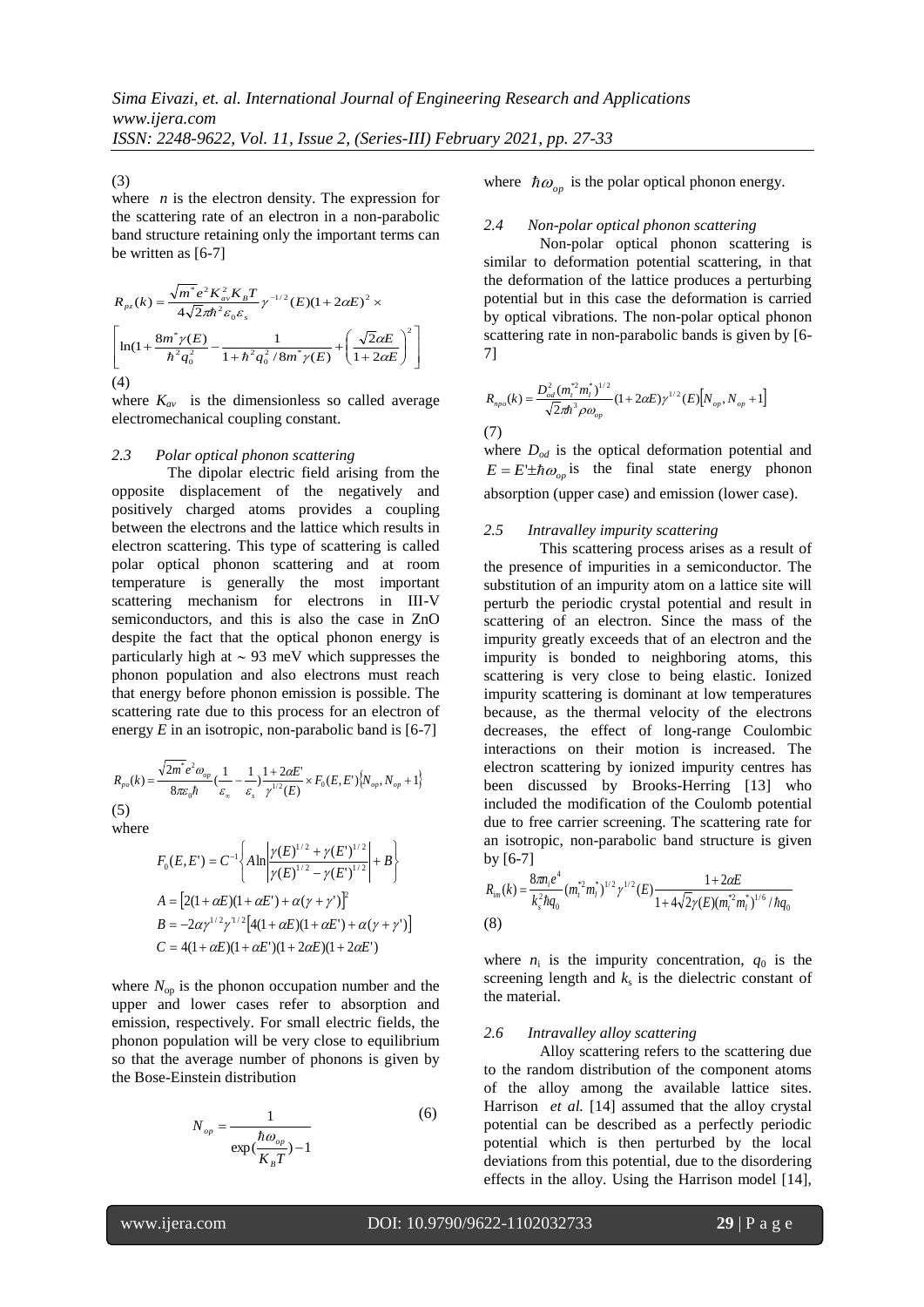the scattering rate due to the chemical disorder in a ternary alloy of electrons in a non-parabolic band is given by [6-7]

$$
R_{\text{allow}}(k) = \frac{4\sqrt{2}\pi m^{*3/2} r_0^6}{9\hbar^4} \frac{x(1-x)(\Delta U)^2}{\Omega^2} \gamma^{1/2} (E)(1+2\alpha E)
$$
\n(9)

where *x* denotes the molar fraction of one of the binary

components of the alloy,  $\Omega$  is the volume of the primitive cell and  $\Delta U$  is the spherical scattering potential.

*2.7 Intervalley scattering due to optical phonons*  The constant energy surfaces for the conduction band of ZnO derive from several valleys. Thus, under the application of high electric field, electrons can be scattered from an initial state in a certain valley to a final state in a non-equivalent valley. For example, in wurtzite ZnO this process occurs when an electron in the  $\Gamma$  valley is heated and is able to transfer to the higher *U* and *K* valleys. In the case of  $\Gamma$  to zone edge valley scattering the process involves a substantial change of electron wavevector. Acoustic and optical phonons of sufficiently large wavevector can effect the transition but in view of the large wavevectors involved it is normal to treat all processes like deformation scattering by optical phonons. Then the total nonequivalent intervalley scattering rate from a state *k* in a certain valley to a set of  $Z_f$  different valleys is given by [6-7]

$$
R_{equiv}(k) = \frac{(D_t K)_i^2 Z_f (m_t^* m_l^*)^{1/2}}{\sqrt{2} \pi \rho \omega_{op} \hbar^3} (\varepsilon \pm \hbar \omega_{op} - \Delta \varepsilon_{fl})^{1/2} \times
$$
  
\n
$$
\left[1 + 2\alpha(\varepsilon \pm \hbar \omega_{op} - \Delta \varepsilon_{fl})\right] \left[N_{op}, N_{op} + 1\right]
$$
  
\n(10)

where  $\hbar \omega_{op}$  is the optical phonon energy and  $\Delta \varepsilon_{fi}$ is the difference between the energies of the bottoms of the final and initial valleys.  $(D_t K)$  is the coupling constant, which depends on the initial and final valleys and the branch of phonons involved in the transition.  $N_{op}$  is the phonon occupation number, with the upper and lower cases corresponding to phonon absorption and emission, respectively.

#### *2.8 Electron-plasmon scattering*

The electron-plasmon interaction Hamiltonian can be written in random phase approximation as [15]

$$
H_{\text{int}} = \sum M_q (a_q c_{k+q}^+ c_k + a_{-q}^+ c_{k+q}^+ c_k)
$$
\n(11)

Here  $a_q^+$ ,  $a_q$  and  $c_k^+$  $c_k^+$ ,  $c_k^-$  are the creation and annihilation operators for plasmons and electrons, respectively. The matrix element

$$
M_q = \sqrt{\frac{e^2 h^3}{8\Omega \varepsilon m^{*2} \omega_p(q)}}. (2qk + q^2)/q
$$

(12)

(13)

(14)

where  $\omega_p(q)$  is the dispersion relation for plasmons, *q* and *k* are the plasmon and electron momenta, respectively, *e* and *m*\* are the charge and effective mass of an electron,  $\varepsilon$  the background dielectric constant, and  $\Omega$  the real-space volume. The first term in parentheses in equation 11 describes the plasmon absorption process which obeys the energy conservation law as

$$
\varepsilon_{k+q} - \varepsilon_k = \hbar \omega_p(q) \ge 0
$$
 (13)

where  $\varepsilon_k$  is the energy of electron with momentum  $k$ . In a similar manner, the plasmon emission process, in accordance with the second term in parentheses in equation 11, is governed by the energy conservation law which can be written as

$$
\varepsilon_k - \varepsilon_{k+q} = \hbar \omega_p(q) \ge 0
$$
\n(14)

Note that equation 14 describes the emission of plasmon with momentum -*q*. To impart a more conventional form to the energy conservation law, repalce the variable of summation *q* in terms governing the plasmon emission in equation 1 by -*q*. Then we can rewrite equation 11 as

(15) 
$$
H_{\text{int}} = \sum (M_q a_q c_{k+q}^+ c_k + M_{-q} a_q^+ c_{k-q}^+ c_k)
$$

The notation of equation 11 leads to the following form of the energy conservation law for the emission processes

$$
\varepsilon_k - \varepsilon_{k-q} = \hbar \omega_p(q) \ge 0
$$
 (16)

From the Fermi Golden rule, we can calculate the electron-plasmon scattering rates for emission W<sup>e</sup> and absorption Wa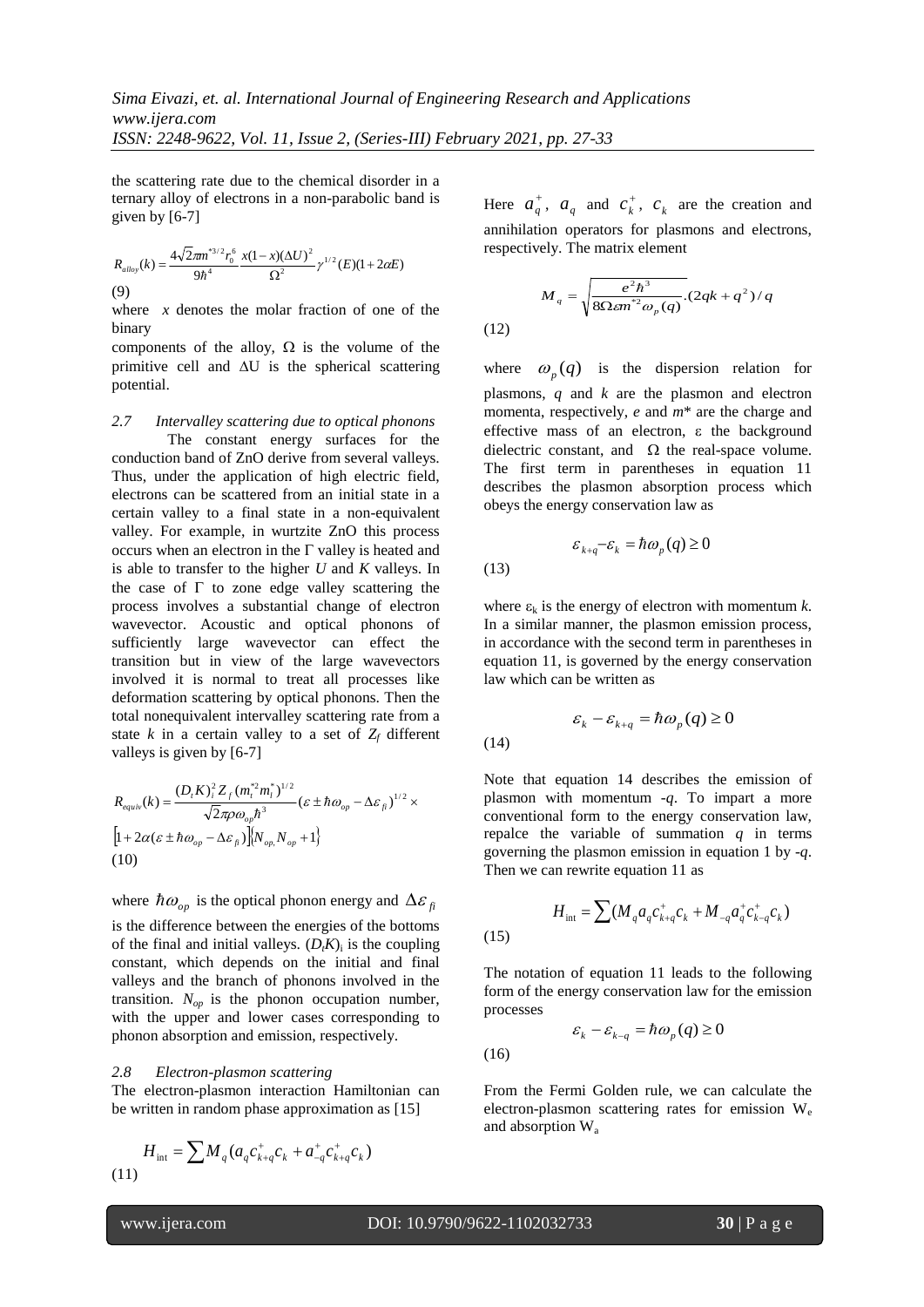$$
W_{e,a}(k) = \frac{2\pi}{\hbar} \int \frac{\Omega dq}{8\pi^3} \left| \left\langle f \left| H_{\text{int}} \right| i \right\rangle \right|^2 \times \delta \left[ \varepsilon_k - \varepsilon_k \pm \hbar \omega_p(q) \right]
$$
\n(17)

where *k* and *k*' are electron momenta in an initial state  $|i\rangle$  and a final state  $|f\rangle$ , respectively. Here and further the upper signs in formulae correspond to the plasmon emission, whereas the lower ones do to the plasmon absorption. By using equation 11 and the energy conservation requirements in the forms of equations 13 and 15 which are consistent with this notation of  $H_{\text{int}}$ , equation 17 becomes

$$
W_{e,a}(k) = \frac{2\pi}{\hbar} \int \frac{\Omega dq}{8\pi^3} M_{\mp q}^2 \delta \left[ \varepsilon_{k \mp q} - \varepsilon_k \pm \hbar \omega_p(q) \right] \times
$$
\n(18)

where  $N_q$  is the Bose-Einstein distribution fuction for plasmons. The integration bounds with respect to *q* are defined from the following conditions

$$
\omega_p(q) \le \hbar k q/m^* \mp \hbar q^2 / 2m^*
$$

$$
\omega_p(q) \ge \hbar k_f q/m^* + \hbar q^2 / 2m^*
$$
(19)

where  $k_f$  is the electron momentum at the Fermi surface.

#### **III. CALCULATED RESULTS**

 $V_{cs}(k) = \frac{\omega_{\text{ref}}}{n} \int \frac{\sin \omega_{\text{ref}}}{\sin \omega_{\text{ref}}}|f|H_{\text{lin}}|f| \times \delta |E_{v} - E_{v} \pm \hbar \omega_{p}(q)|$ <br>
(7)<br>
there k and k are electron momenta in an initiate  $|i\rangle$  and a final state  $|f\rangle$ , respectively. Here<br>  $|i\rangle$  and a final state The electron-plasmon scattering is included only in the low effective mass  $\Gamma$  valley. So, we have just taken into account the electric field dependence of the electron concentration in the  $\Gamma$  valley, which arises due to the intervalley electron transfer, when calculating the plasmon frequency in the  $\Gamma$  valley. The effect of the electron-plasmon scattering on the steady-state electron distribution function is shown in figure 1. As it is seen, the inclusion of the electron-plasmon scattering leads to the effective cooling of the hot-electron system.



**Fig. 1.** Electron energy distribution function  $f(\epsilon)$ for electric field strength of 10 KV/cm with the electron-plasmon scattering included and without the electron-plasmon scattering at room temperature.

In figure 2 the plasmon emission and absorption rates are shown as functions of the electron energy. As it can be seen, the plasmon scattering occurs when the initial electron energy exceeds the threshold energy. At this threshold energy the electron-plasmon scattering rates with emission and absorption of plasmons rise sharply up to  $1.7 \times 10^{14}$  and  $1.3 \times 10^{14}$  s<sup>-1</sup>, respectively and then reduces slowly for higher energy. This result shows the importance of electron-plasmon scattering on electron transport properties in ZnO material.



**Fig. 2.** Electron-plasmon scattering rates with emission and absorption of plasmons as a functions of the electron energy at room temperature.

Figure 3 depicts the mean electron drift velocity as a function of the steady electric field. As it can be seen, the electron-plasmon causes the threshold electric field to rise since the process of increasing the energy of electrons to transfer to the upper valleys is hindered as it is clear in figure 4. At the same time, electron momentum scattering happens predominantly at small scattering angles thereby resulting in a higher electron drift velocity. From figure 3, it follows that the electron-plasmon scattering in the central  $\Gamma$  valley substantially affects the transport properties in ZnO, the threshold electric field and maximum electron drift velocity increase by %30 and %17, respectively, and Ohmic mobility drops by %15.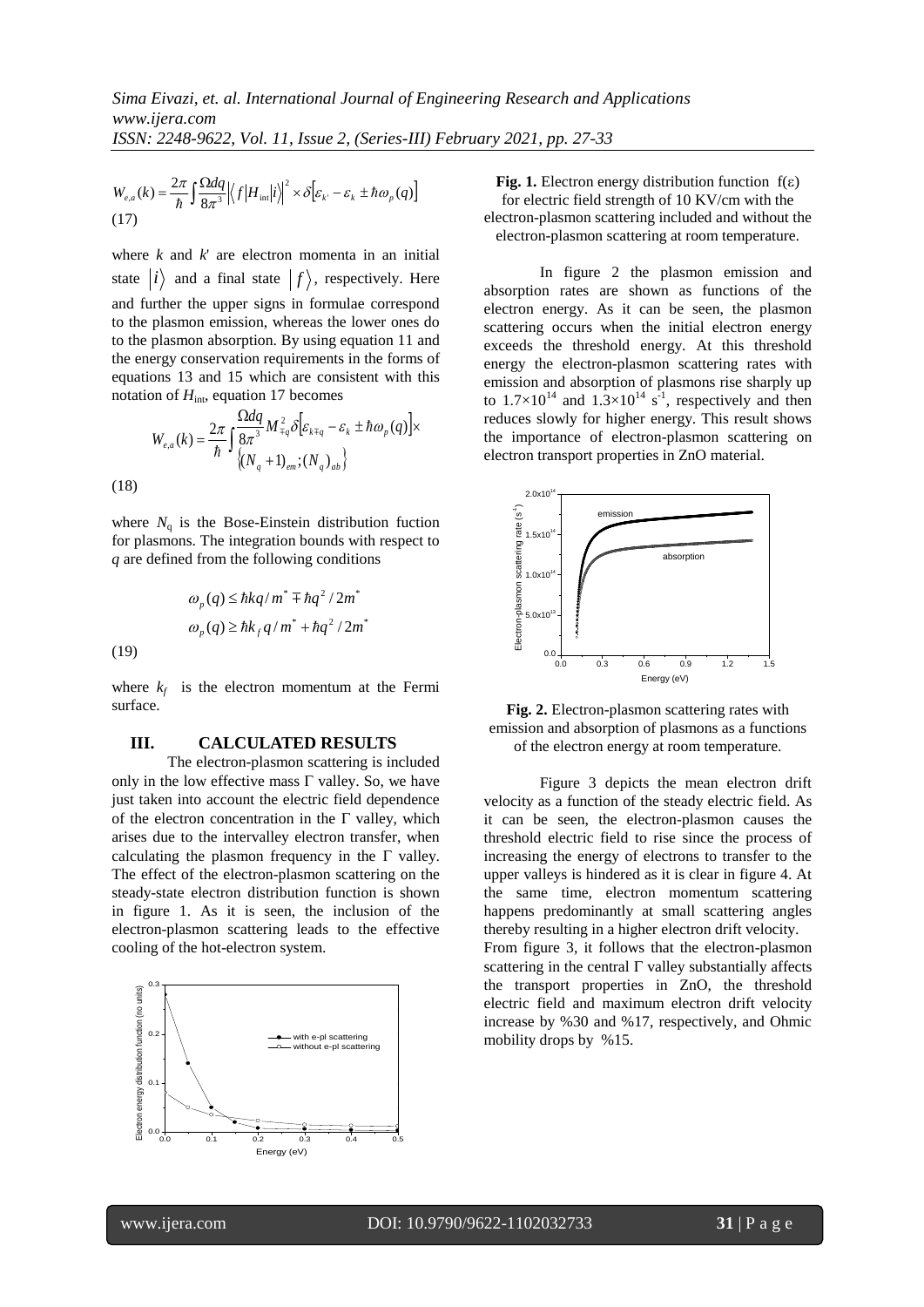

**Fig. 3.** Calculated electron steady-state drift velocity in bulk ZnO

as a function of applied electric field assuming a donor concentration of  $10^{22}$  m<sup>-3</sup> for the electronplasmon scattering included and without the electron-plasmon scattering at room temperature.

In figure 5, the relative  $\Gamma$  valley electron population is shown as a function of the electric field. It is seen that the electron population in the central  $\Gamma$  valley increases with including electron-plasmon scattering.





electron-plasmon scattering at room temperature.



**Fig. 5.** Central  $\Gamma$  valley occupancy as a function of

applied electric field in bulk ZnO for the electronplasmon scattering included and without the electron-plasmon scattering at room temperature.

### **IV. CONCLUSION**

Using an ensemble Monte Carlo method, it was shown that the electron-plasmon scattering in the  $\Gamma$  valley substantially affects the hot-electron energy distribution function and transport properties in ZnO. It is shown that the threshold electric field and maximum drift velocity increase by %30 and %17, respectively, and Ohmic mobility drops by %15. This is caused by combined effects of effective cooling of electron gas by electron-plasmon scattering and predominantly forward peaked momentum relaxation for all electron momenta.

#### **REFERENCES**

- [1]. K. Tomizawa, Numerical Simulation of Submicron Semiconductor Devices. Artech House. London, Boston, (1993)
- [2]. K. Blotekjaer, IEEE Trans. Electron Dev. **17** 38 (1970)
- [3]. C. L. Gardner, IEEE Trans. Electron Dev. **38** 392 (1991)
- [4]. Y. K. Feng and A. Hintz, IEEE Trans. Electron Dev. **35** 1419 (1988)
- [5]. M. A. Alsunaidi, S. M. Hammadi and S. M. El-Ghazaly, Int. J. Num. Mod.: Newt. Dev. Fields. **10** 107 (1997)
- [6]. C. Moglestue, Monte Carlo Simulation of Semiconductor Devices, 1993, Chapman and Hall
- [7]. C. Jacoboni and P. Lugli, The Monte Carlo Method for semiconductor and Device Simulation, 1989, Springer-Verlag
- [8]. H. Arabshahi, M. R. Benam and B. Salahi Modern Physics Letters B. **21**, 1715 (2007)
- [9]. H. Arabshahi, Modern Physics Letters B. **21**, 199 (2007)
- [10].K. Di. and K. Brennan, J. Appl. Phys. **69**, 3097 (1991)
- [11].N. Mansour, K. Di. and K. Brennan, J. Appl. Phys. **70**, 6854 (1991)
- [12].B. K. Ridley, Electrons and phonons in semiconductor multilayers, Cambridge University Press (1997)
- [13].D. Chattopadhyay and H. J. Queisser, Review of Modern Physics, **53**, part1 (1981)
- [14].J. W. Harrison and J. R. Hauser, Phys. Rev. B, **13**, 5347 (1976)
- [15].O. Madelung, Introduction to Solid State Theory, Springer, Heidelberg, (1978)